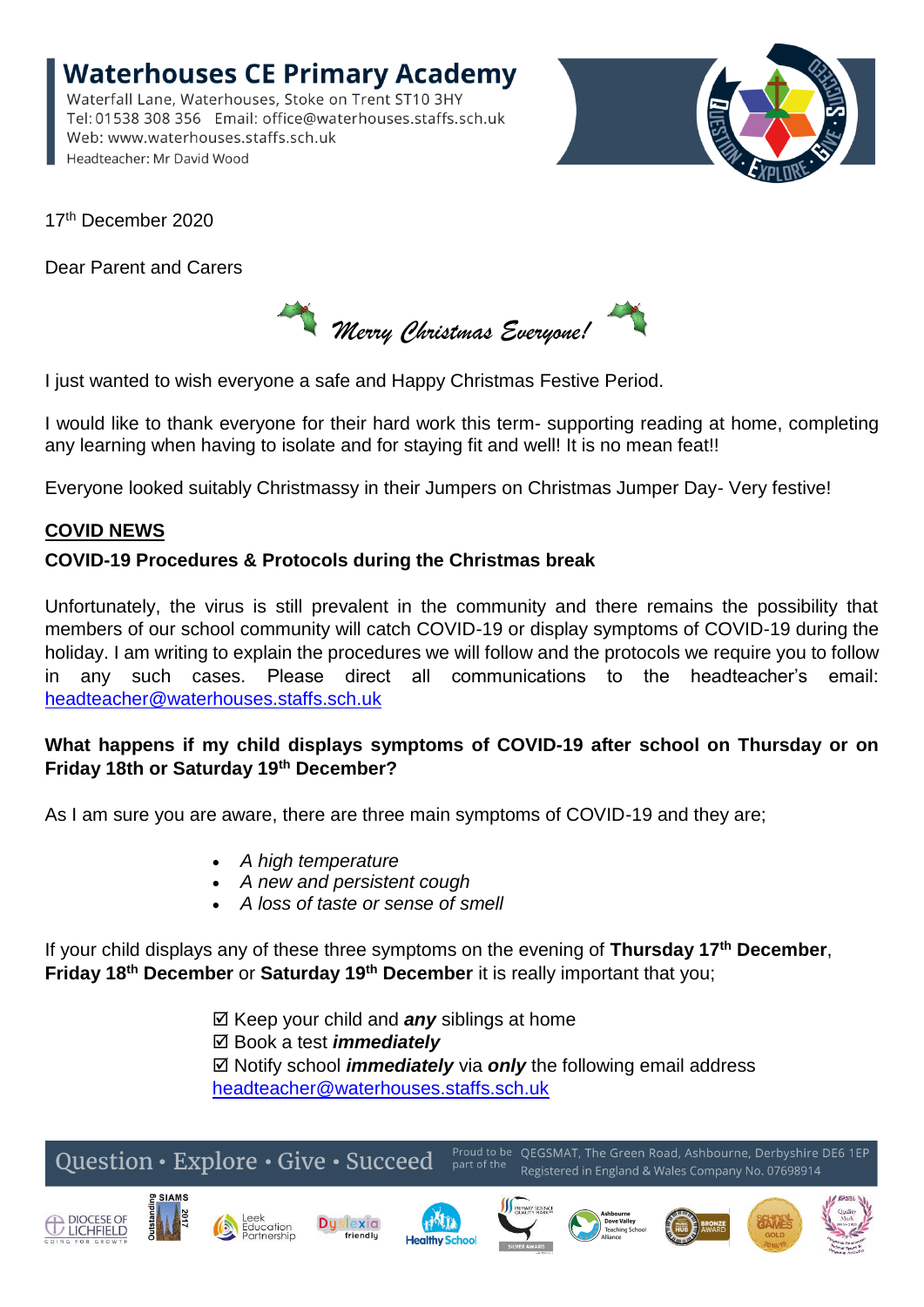Within this short timeframe, as soon as we are informed about any child with symptoms who is waiting to be tested, we will send a text message and an email to all families in that child's class. This will explain that '*a child*' has symptoms and that we are awaiting the results of a test. It will explain that if the test is positive the class bubble will need to isolate for **10 days** from the last contact. This will apply to all children in the class bubble even though it is the Christmas holidays.

### **What happens if my child tests** *negative* **for COVID-19 having had symptoms on Thursday 17th December**, **Friday 18th December** or **Saturday 19th December**

As soon as you get a **negative** test result for your child, we ask that you contact school immediately. Your child can return after the holidays, if they feel better and any high temperature has gone.

As soon as we are informed of a negative result, we will inform all families in your child's class that '*the child*' who was awaiting a test result has tested negative and that their own children **will not** be required to isolate over the Christmas holiday.

## **What happens if my child tests** *positive* **for COVID-19 having had symptoms on Thursday 17th December**, **Friday 18th December** or **Saturday 19th December**

As soon as you get a **positive** test result for your child, we ask that you contact school immediately, again using the following email address: [headteacher@waterhouses.staffs.sch.uk](mailto:headteacher@waterhouses.staffs.sch.uk) Your child will need to isolate for a further **10 days** from the result of the test.

As soon as we are informed of a positive result in this time period, we will inform all families in your child's class that '*the child*' who was awaiting a test result has tested positive and that the children in the class who are deemed to have been in close contact with the child will need to isolate for **10 days**  from the last contact which will be until **Sunday 27<sup>th</sup> December**. We will have conducted a robust and prompt Risk Assessment with Staffordshire Council's Public Health Team to identify which children in the class bubble are deemed to have been in close contact with the child.

# **What happens if my child displays symptoms of COVID-19 during the rest of the Christmas Holiday?**

If your child displays any of the three symptoms from **Sunday 20th December** it is still really important that you;

- $\boxtimes$  Keep your child and **any** siblings at home
- Book a test *immediately*
- ⊠ Notify school *immediately* via the headteacher email address.

We will not need to notify any other parents as it will have been 48 hours since the last close contact. We ask that you notify us and we will contact you on Monday  $4<sup>th</sup>$  January to advise you when your child can return to school.

We do know these are anxious times for families and we have asked a lot of you. You have responded brilliantly thus far, and we really appreciate your understanding and cooperation; thank you. This feels like a key moment in our combined fight against COVID-19 and your part in keeping everybody safe cannot be underestimated. Working together, we hope to minimise the transmission of this virus and protect everyone in our school, and the wider community, as much as we can.